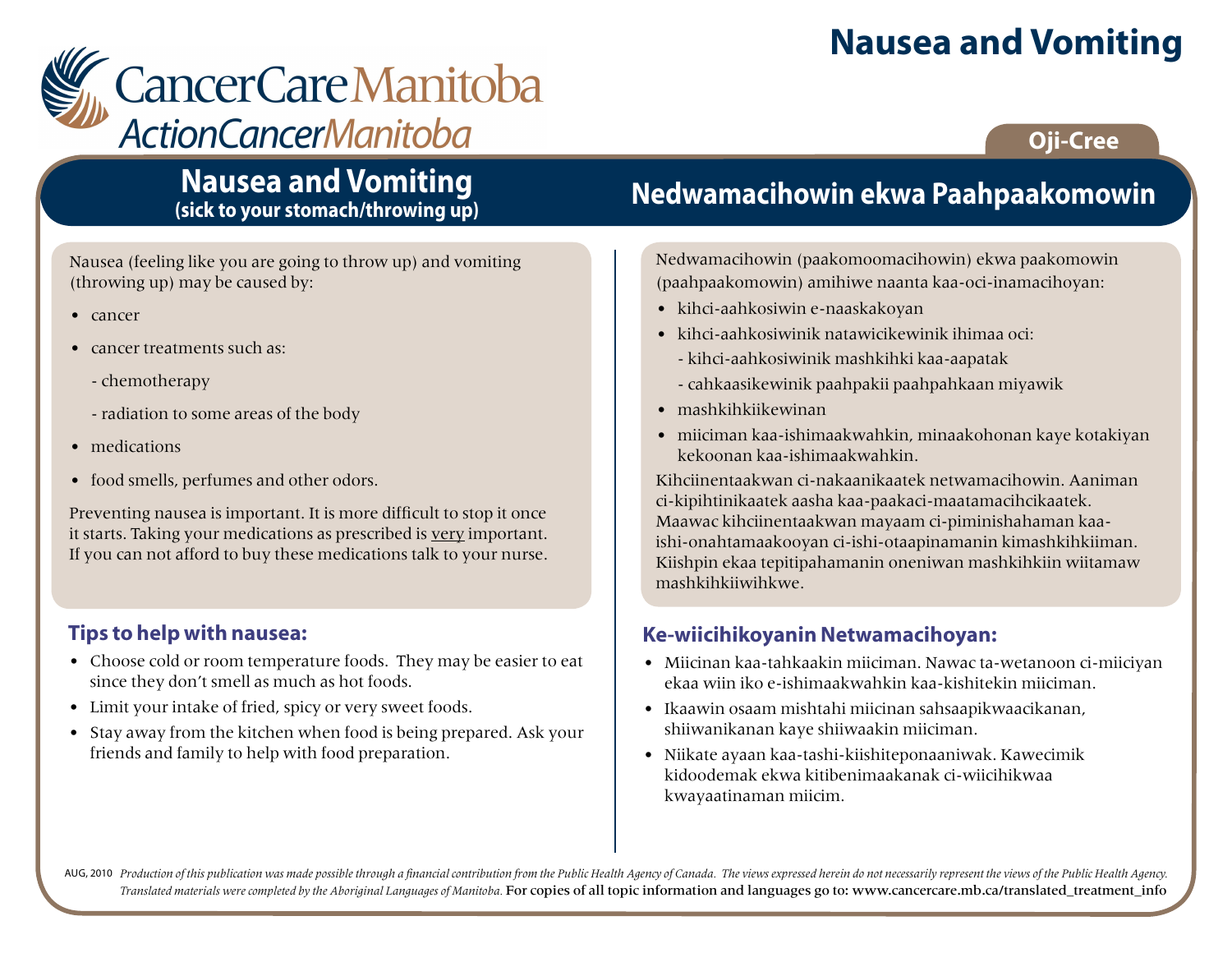

## **Nausea and Vomiting (sick to your stomach/throwing up)**

- Drink through a straw to reduce the smell of your drink.
- Sip on fluids throughout the day to prevent dehydration. This is very important if you are vomiting.
- Eat smaller amounts more often. You may feel more nauseated when your stomach is empty.
- Eat dry starchy foods such as crackers, plain rice, toast and pretzels.
- Sip ginger tea or gingerale.
- Avoid lying down for 30 to 60 minutes after eating.
- Get some fresh air. An open window or a fan will help move the air and remove odors.

#### **Managing Nausea**

Your doctor may prescribe one or more medications to control nausea. Here are a couple of things to remember:

- Some of the medications are used to prevent nausea. Others are used to treat nausea once you have it.
- It is important to use the medications prescribed for you.

## **Nedwamacihowin ekwa Paahpaakomowin**

**Oji-Cree**

- Wiikwacikan aapacihtoon kekoon minikweyan ekaa ciminaataman.
- Paahpakii wiikwatan nipi kaa-pimi-kiishikaak ekaa cipahkaapaakweyan. Kihciinentaakwan ohowe ci-minihkweyan nipi kiishpin kaa-paahpaakomoyan.
- Paahpakii wiihsinin sakonak. Awashime ka-wii-paakomoowamaci kiishpin ekaa sakonak wiihsiyan.
- Miicinan kaa-paahtekin miiciman, pishktesak, manoominak ekwa kaapisikanan.
- Minihkwen ginger tii kaa-ishinihkaatek kaye shiiwaaboo ginger ale kaa-ishinihkaatek.
- Ikaawin pimishinin 30-60 tipahikanens ahpii kaa-ishkwaawiihsiniyan.
- Tahkaashimoonin. Paahkitenan waahsecikan naanta takinooweyaasicikan aapacihtoon ci-wepaahsicikeyan.

## **Ke-ishi-pamihtooyan Nedwamacihowin**

Mashkihkiiwinini ka-miinik peshik mashkihkiini naanta awashime ke-aapacihtooyan wii-paakomoomacihoyan. Oneniwan aatiht cikanoohkentaman:

- Aatiht mashkihkiin aapatanoon ci-nakaanikaatek netwamacihowin. Kotakiyan tahsh wiin ci-natawicikaatek kaaaahkosiiwishkaakoyan paakomowin.
- Kihciinentaakwan ci-aapacihtooyan mashkihkiin kaamiinikooyan.

AUG, 2010 Production of this publication was made possible through a financial contribution from the Public Health Agency of Canada. The views expressed herein do not necessarily represent the views of the Public Health Ag *Translated materials were completed by the Aboriginal Languages of Manitoba.* For copies of all topic information and languages go to: www.cancercare.mb.ca/translated\_treatment\_info